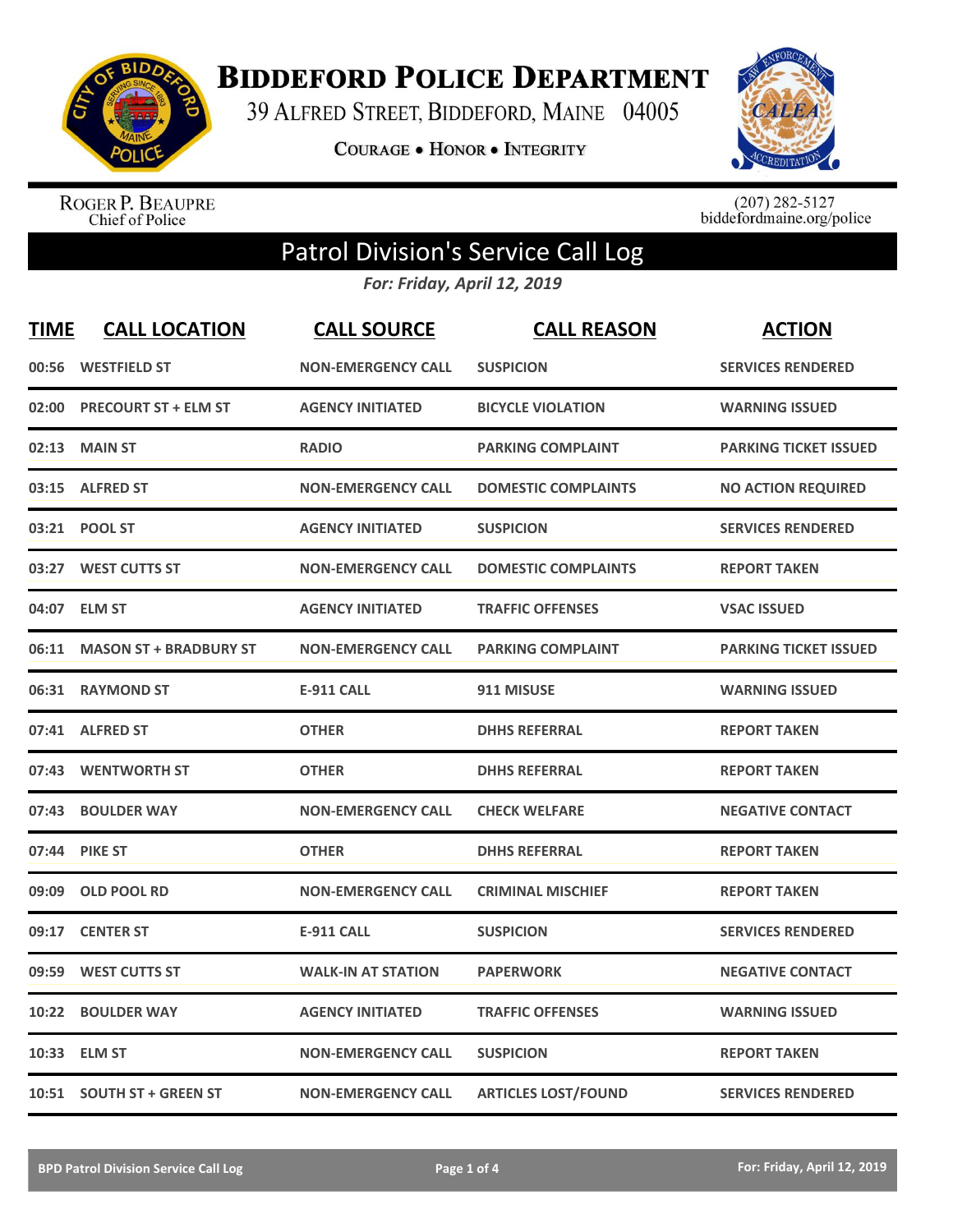| <b>TIME</b> | <b>CALL LOCATION</b>                                                                                                   | <b>CALL SOURCE</b>        | <b>CALL REASON</b>                 | <b>ACTION</b>                |  |
|-------------|------------------------------------------------------------------------------------------------------------------------|---------------------------|------------------------------------|------------------------------|--|
|             | 11:23 EMERY ST                                                                                                         | <b>NON-EMERGENCY CALL</b> | <b>PARKING COMPLAINT</b>           | <b>PARKING TICKET ISSUED</b> |  |
| 11:29       | <b>DARTMOUTH ST</b>                                                                                                    | <b>E-911 CALL</b>         | 911 MISUSE                         | <b>NO ACTION REQUIRED</b>    |  |
|             | 11:43 MAIN ST                                                                                                          | <b>NON-EMERGENCY CALL</b> | <b>SUSPICION</b>                   | <b>SERVICES RENDERED</b>     |  |
|             | <b>12:15 HILL ST</b>                                                                                                   | <b>AGENCY INITIATED</b>   | <b>TRAFFIC OFFENSES</b>            | <b>WARNING ISSUED</b>        |  |
|             | 12:18 ALFRED ST                                                                                                        | <b>WALK-IN AT STATION</b> | <b>COURT ORDERED CHECK IN</b>      | <b>NO ACTION REQUIRED</b>    |  |
|             | 12:21 SIMARD AVE                                                                                                       | <b>NON-EMERGENCY CALL</b> | <b>BURGLARY OF A MOTOR VEHICLE</b> | <b>REPORT TAKEN</b>          |  |
|             | 12:35 HIGH ST                                                                                                          | <b>AGENCY INITIATED</b>   | <b>PAPERWORK</b>                   | <b>PAPERWORK NOT SERVED</b>  |  |
| 12:36       | <b>ALFRED ST</b>                                                                                                       | <b>AGENCY INITIATED</b>   | <b>DISABLED VEHICLE</b>            | <b>SERVICES RENDERED</b>     |  |
|             | 12:39 WESTERN AVE                                                                                                      | <b>AGENCY INITIATED</b>   | <b>PAPERWORK</b>                   | <b>PAPERWORK NOT SERVED</b>  |  |
|             | 12:45 ELM ST                                                                                                           | <b>E-911 CALL</b>         | 911 MISUSE                         | <b>WARNING ISSUED</b>        |  |
|             | 12:47 ALFRED ST                                                                                                        | <b>NON-EMERGENCY CALL</b> | <b>SUSPICION</b>                   | <b>SERVICES RENDERED</b>     |  |
|             | 13:08 GRANITE ST                                                                                                       | <b>AGENCY INITIATED</b>   | <b>PAPERWORK</b>                   | <b>PAPERWORK NOT SERVED</b>  |  |
|             | 13:18 GRANITE ST                                                                                                       | <b>AGENCY INITIATED</b>   | <b>PAPERWORK</b>                   | <b>PAPERWORK NOT SERVED</b>  |  |
|             | 13:20 ALFRED ST                                                                                                        | <b>NON-EMERGENCY CALL</b> | <b>COURT ORDERED CHECK IN</b>      | <b>SERVICES RENDERED</b>     |  |
|             | 13:30 ELM ST                                                                                                           | <b>E-911 CALL</b>         | 911 MISUSE                         | <b>SERVICES RENDERED</b>     |  |
|             | 13:31 HILL ST                                                                                                          | <b>NON-EMERGENCY CALL</b> | <b>SUSPICION</b>                   | <b>SERVICES RENDERED</b>     |  |
|             | 13:32 PRECOURT ST + MOUNTAIN RD AGENCY INITIATED                                                                       |                           | <b>TRAFFIC OFFENSES</b>            | <b>CITATION ISSUED</b>       |  |
|             | OFFENDER: PATRICK F BRENNAN  AGE: 63  RESIDENT OF: KENNEBUNKPORT, ME<br><b>CHARGE: OPERATE VEHICLE WITHOUT LICENSE</b> |                           |                                    |                              |  |
|             | 13:52 ALFRED ST                                                                                                        | <b>AGENCY INITIATED</b>   | <b>DRUG BOX</b>                    | <b>SERVICES RENDERED</b>     |  |
|             | 14:12 YATES ST                                                                                                         | <b>AGENCY INITIATED</b>   | <b>ANIMAL COMPLAINT</b>            | <b>SERVICES RENDERED</b>     |  |
|             | 14:20 SULLIVAN ST                                                                                                      | <b>NON-EMERGENCY CALL</b> | <b>CRIMINAL MISCHIEF</b>           | <b>REPORT TAKEN</b>          |  |
|             | 14:23 ANDREWS RD                                                                                                       | <b>E-911 CALL</b>         | 911 MISUSE                         | <b>NO ACTION REQUIRED</b>    |  |
|             | 14:40 ALFRED ST                                                                                                        | <b>WALK-IN AT STATION</b> | <b>INSPECTION PERMIT</b>           | <b>SERVICES RENDERED</b>     |  |
|             | 14:52 WESTWOOD DR                                                                                                      | <b>AGENCY INITIATED</b>   | <b>PRO-ACTIVE DV RESPONSE TEAM</b> | <b>NO VIOLATION</b>          |  |
|             | 15:19 SULLIVAN ST                                                                                                      | <b>NON-EMERGENCY CALL</b> | <b>PARKING COMPLAINT</b>           | <b>PARKING TICKET ISSUED</b> |  |
| 15:24       | <b>MEDICAL CENTER DR</b>                                                                                               | <b>NON-EMERGENCY CALL</b> | <b>ARTICLES LOST/FOUND</b>         | <b>NO ACTION REQUIRED</b>    |  |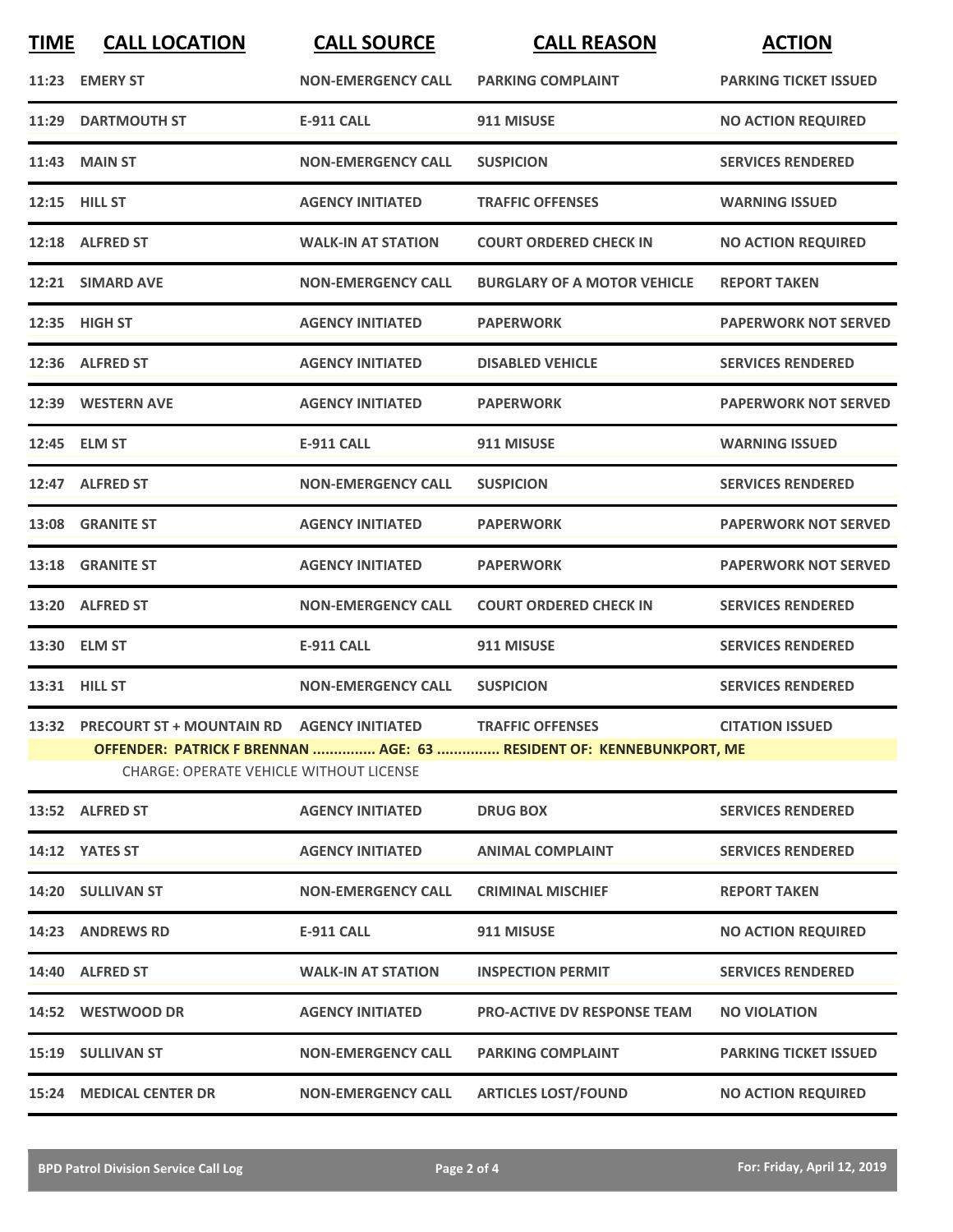| <b>TIME</b> | <b>CALL LOCATION</b>          | <b>CALL SOURCE</b>        | <b>CALL REASON</b>                | <b>ACTION</b>               |
|-------------|-------------------------------|---------------------------|-----------------------------------|-----------------------------|
|             | 15:49 SACO FALLS WAY          | <b>AGENCY INITIATED</b>   | <b>PAPERWORK</b>                  | <b>NEGATIVE CONTACT</b>     |
|             | 16:01 ALFRED ST + DENTAL AVE  | <b>AGENCY INITIATED</b>   | <b>TRAFFIC OFFENSES</b>           | <b>WARNING ISSUED</b>       |
|             | 16:01 ALFRED ST               | <b>WALK-IN AT STATION</b> | <b>PAPERWORK</b>                  | <b>SERVICES RENDERED</b>    |
|             | <b>16:20 MAIN ST</b>          | <b>NON-EMERGENCY CALL</b> | <b>VIOL PROTECTION FROM ABUSE</b> | <b>REPORT TAKEN</b>         |
|             | 16:30 CLEAVES ST              | <b>WALK-IN AT STATION</b> | <b>ARTICLES LOST/FOUND</b>        | <b>SERVICES RENDERED</b>    |
|             | 16:38 POOL ST                 | <b>AGENCY INITIATED</b>   | <b>PAPERWORK</b>                  | <b>NEGATIVE CONTACT</b>     |
|             | 16:39 MARINER WAY             | <b>E-911 CALL</b>         | 911 MISUSE                        | <b>NO VIOLATION</b>         |
|             | 17:03 POOL ST + GEORGE ST     | <b>AGENCY INITIATED</b>   | <b>TRAFFIC OFFENSES</b>           | <b>VSAC ISSUED</b>          |
|             | 17:13 ALFRED ST               | <b>WALK-IN AT STATION</b> | <b>COURT ORDERED CHECK IN</b>     | <b>NO VIOLATION</b>         |
|             | 17:35 ALFRED ST               | <b>E-911 CALL</b>         | 911 MISUSE                        | <b>NO ACTION REQUIRED</b>   |
|             | 17:43 ELM ST                  | <b>NON-EMERGENCY CALL</b> | <b>CHECK WELFARE</b>              | <b>SERVICES RENDERED</b>    |
|             | 17:44 ALFRED ST               | <b>WALK-IN AT STATION</b> | <b>PAPERWORK</b>                  | <b>PAPERWORK SERVED</b>     |
|             | 18:23 ELM ST                  | <b>AGENCY INITIATED</b>   | <b>TRAFFIC OFFENSES</b>           | <b>VSAC ISSUED</b>          |
|             | 18:27 BERGERON LN             | <b>E-911 CALL</b>         | <b>ALL OTHER</b>                  | <b>NO ACTION REQUIRED</b>   |
|             | 18:50 ELM ST                  | <b>AGENCY INITIATED</b>   | <b>TRAFFIC OFFENSES</b>           | <b>WARNING ISSUED</b>       |
|             | 19:08 ALFRED ST               | <b>NON-EMERGENCY CALL</b> | <b>SHOPLIFTING</b>                | <b>REPORT TAKEN</b>         |
|             | 19:21 KING ST                 | <b>AGENCY INITIATED</b>   | <b>PAPERWORK</b>                  | <b>PAPERWORK NOT SERVED</b> |
|             | 19:40 FREEMAN ST              | <b>AGENCY INITIATED</b>   | <b>PAPERWORK</b>                  | <b>PAPERWORK NOT SERVED</b> |
|             | 19:54 YORK ST + MAIN ST       | <b>AGENCY INITIATED</b>   | <b>SUSPICION</b>                  | <b>SERVICES RENDERED</b>    |
|             | 19:54 CLEAVES ST + SIMARD AVE | <b>NON-EMERGENCY CALL</b> | <b>SUSPICION</b>                  | <b>UNFOUNDED</b>            |
|             | 19:57 LINCOLN ST              | <b>E-911 CALL</b>         | <b>SUSPICION</b>                  | <b>UNFOUNDED</b>            |
|             | 20:10 ALFRED ST               | <b>NON-EMERGENCY CALL</b> | <b>ARTICLES LOST/FOUND</b>        | <b>SERVICES RENDERED</b>    |
|             | 20:15 LINCOLN ST              | <b>AGENCY INITIATED</b>   | <b>PAPERWORK</b>                  | <b>PAPERWORK SERVED</b>     |
|             | 20:26 SOUTH ST                | <b>NON-EMERGENCY CALL</b> | <b>DISTURBANCE / NOISE</b>        | <b>SERVICES RENDERED</b>    |
|             | 20:37 GRANITE ST              | <b>AGENCY INITIATED</b>   | <b>PAPERWORK</b>                  | <b>PAPERWORK NOT SERVED</b> |
|             | 21:40 BOULDER WAY             | <b>NON-EMERGENCY CALL</b> | <b>THEFT</b>                      | <b>NO ACTION REQUIRED</b>   |